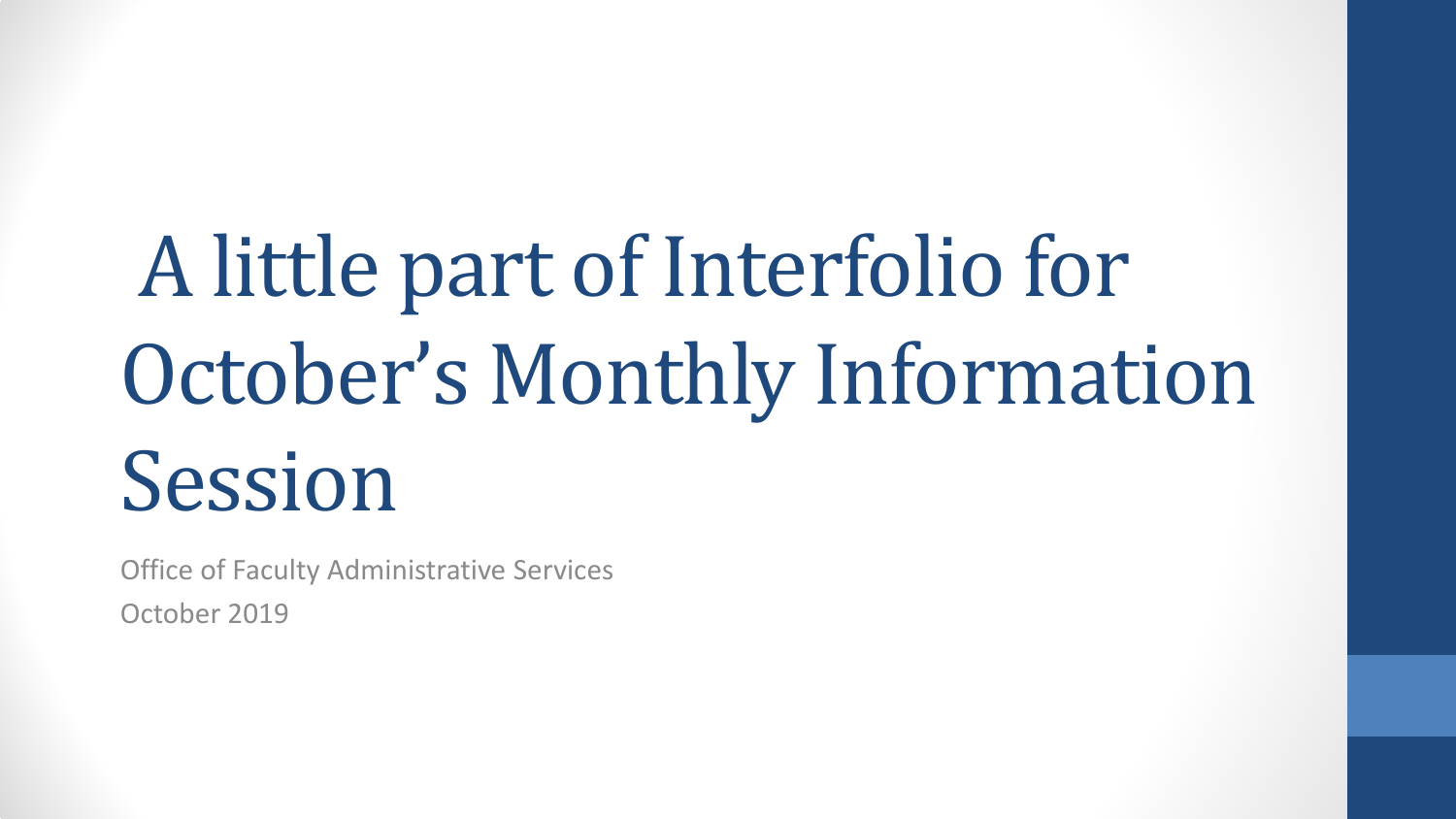# Today's topics

- Review, Promotion & Tenure (RPT)
	- Templates update
	- Case Type
	- Search for candidate
	- Reminder
- Faculty Search (FS)
	- Current to future use Approval steps
	- Review
	- Reminder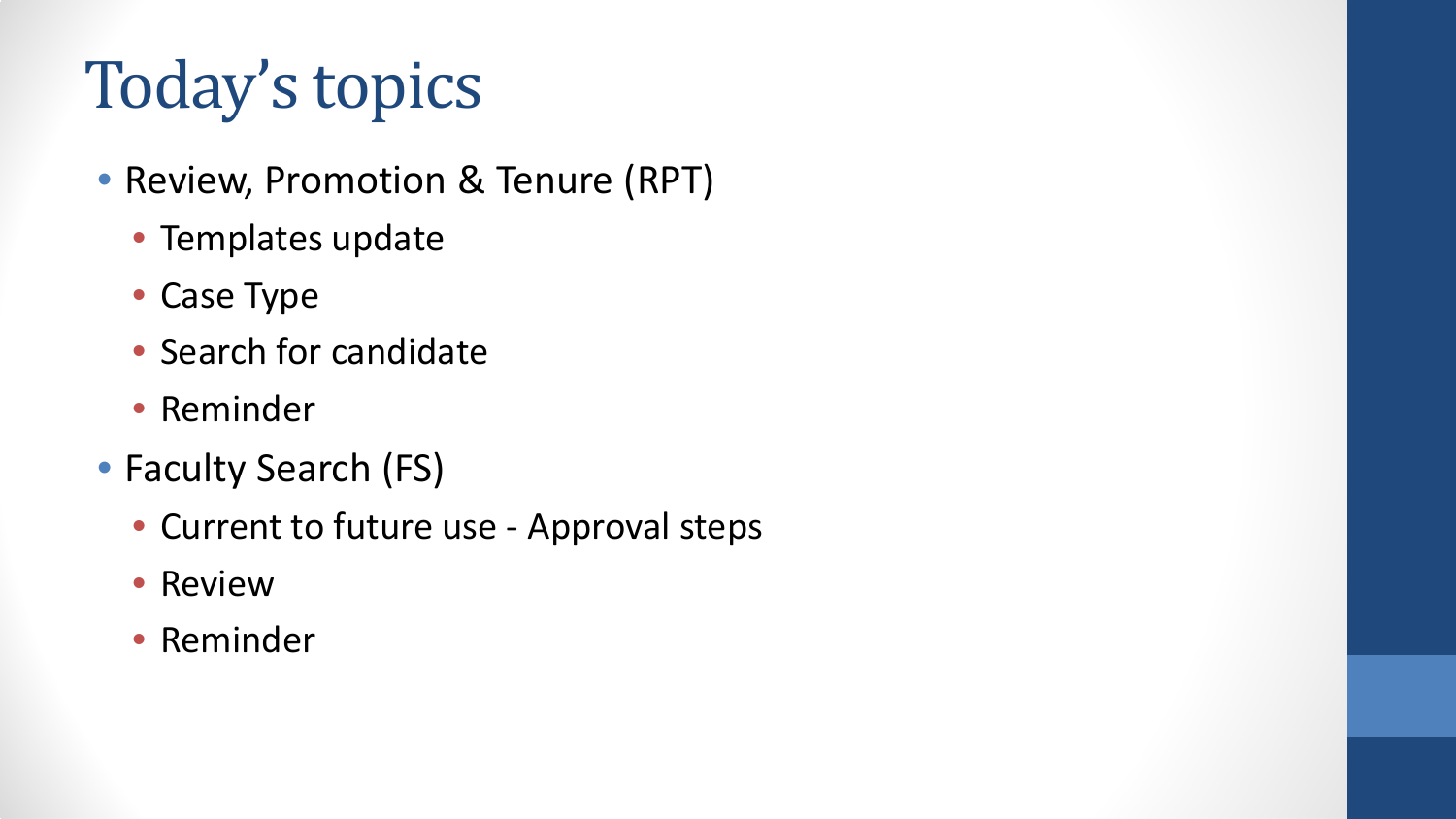## Template List update

- What is getting updated? renaming of template titles to:
	- reduce the number of templates
	- use the case types
	- reduce the use of wrong templates

- Who's making the updates?
	- FAS Dean's Office (has made)
	- Provost's office (is working with the professional schools)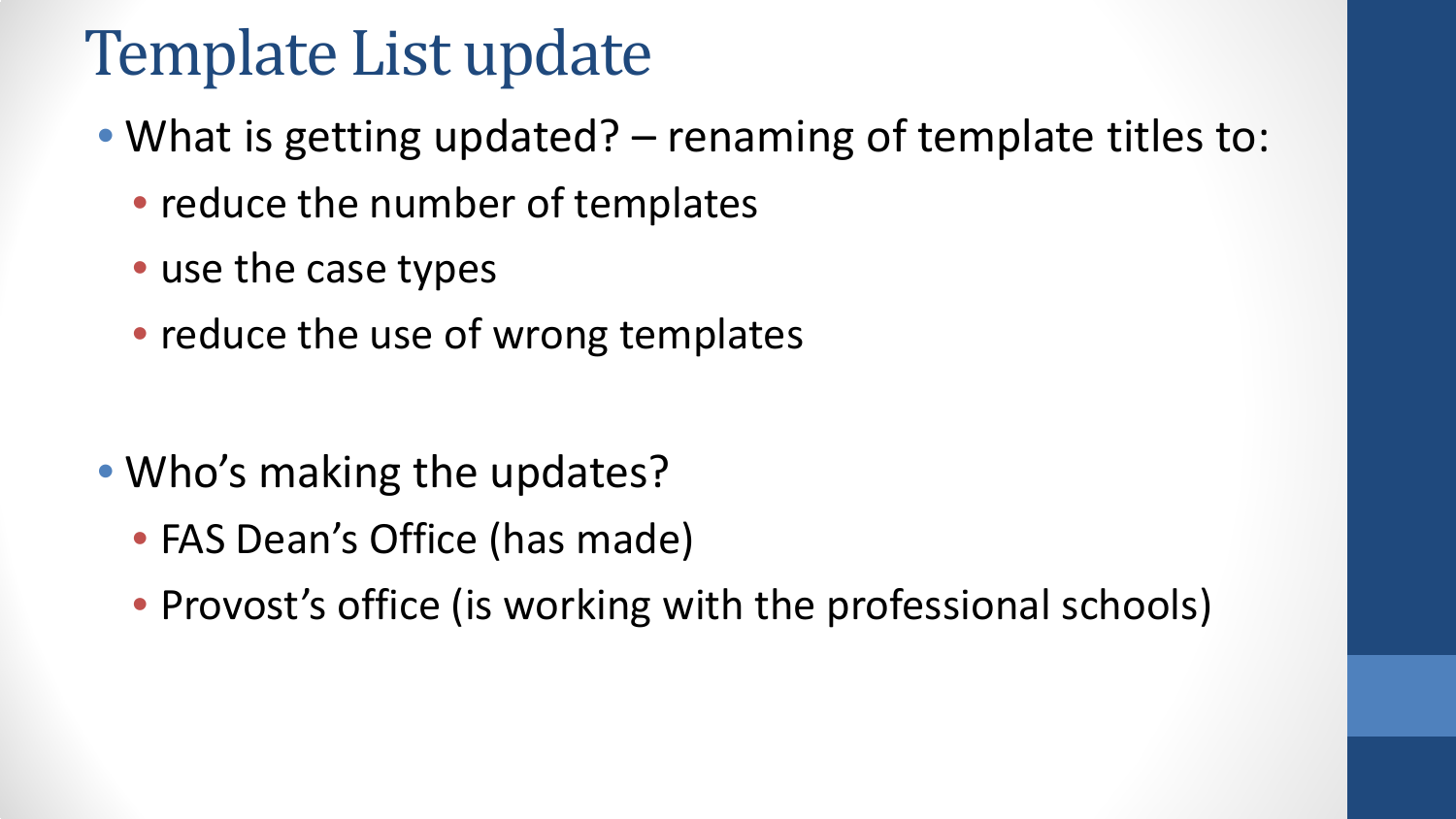## Examples:

- Was, *Appointment to Tenure – Specify AOPT or Prof* or *Promotion to Associate with Tenure*
	- Now, Initial Appointment or Promotion to Tenure –AOPT
- Was *Promotion to full Professor* or *Appointment to full Professor*
	- Now is Professor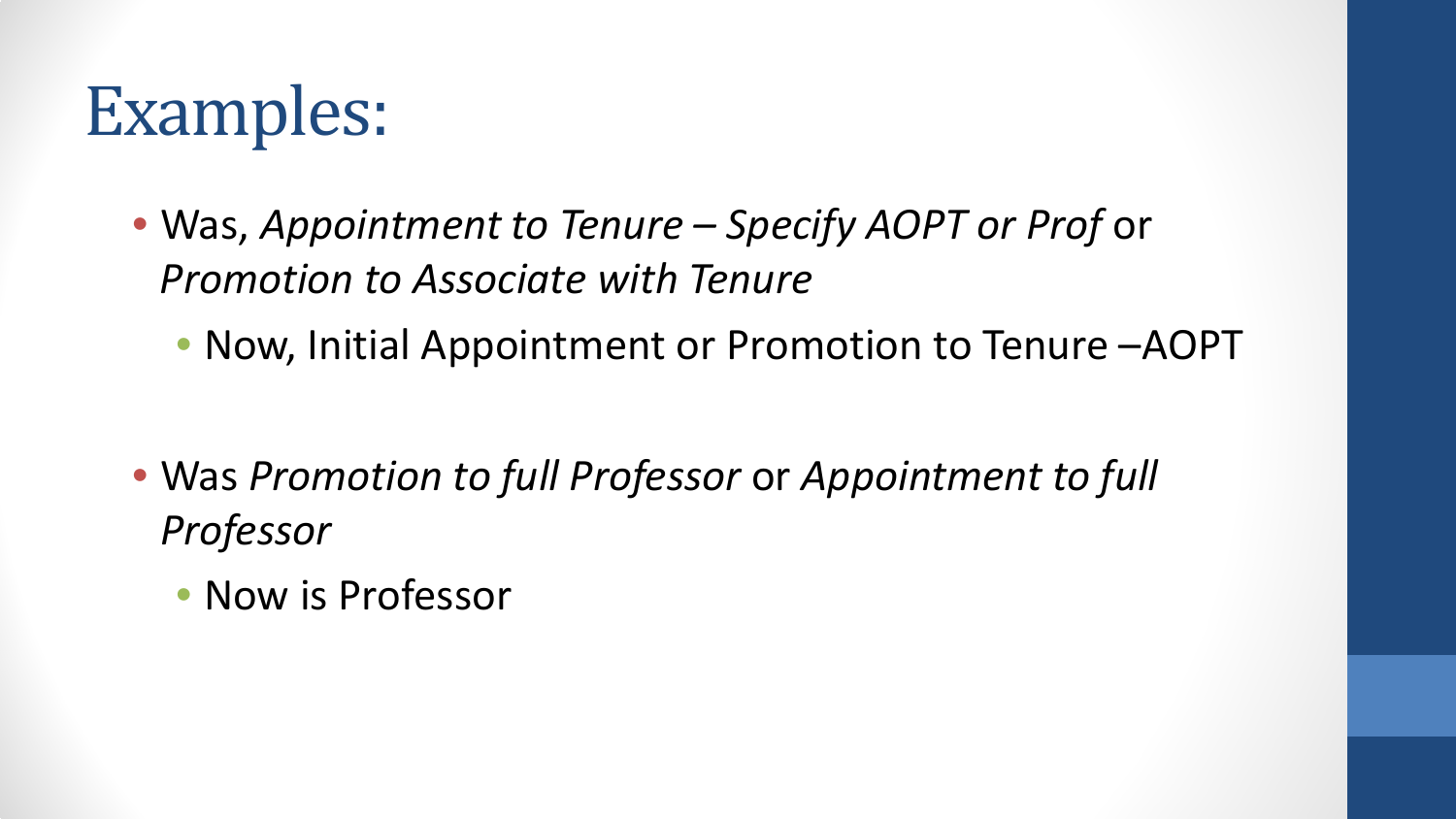## Template List update

• Why?: To take advantage of the Case Type list when you create the Case. You will need to know the type.



• When? Changes have been made in FAS and updates are on-going now with professional schools via Provost's office.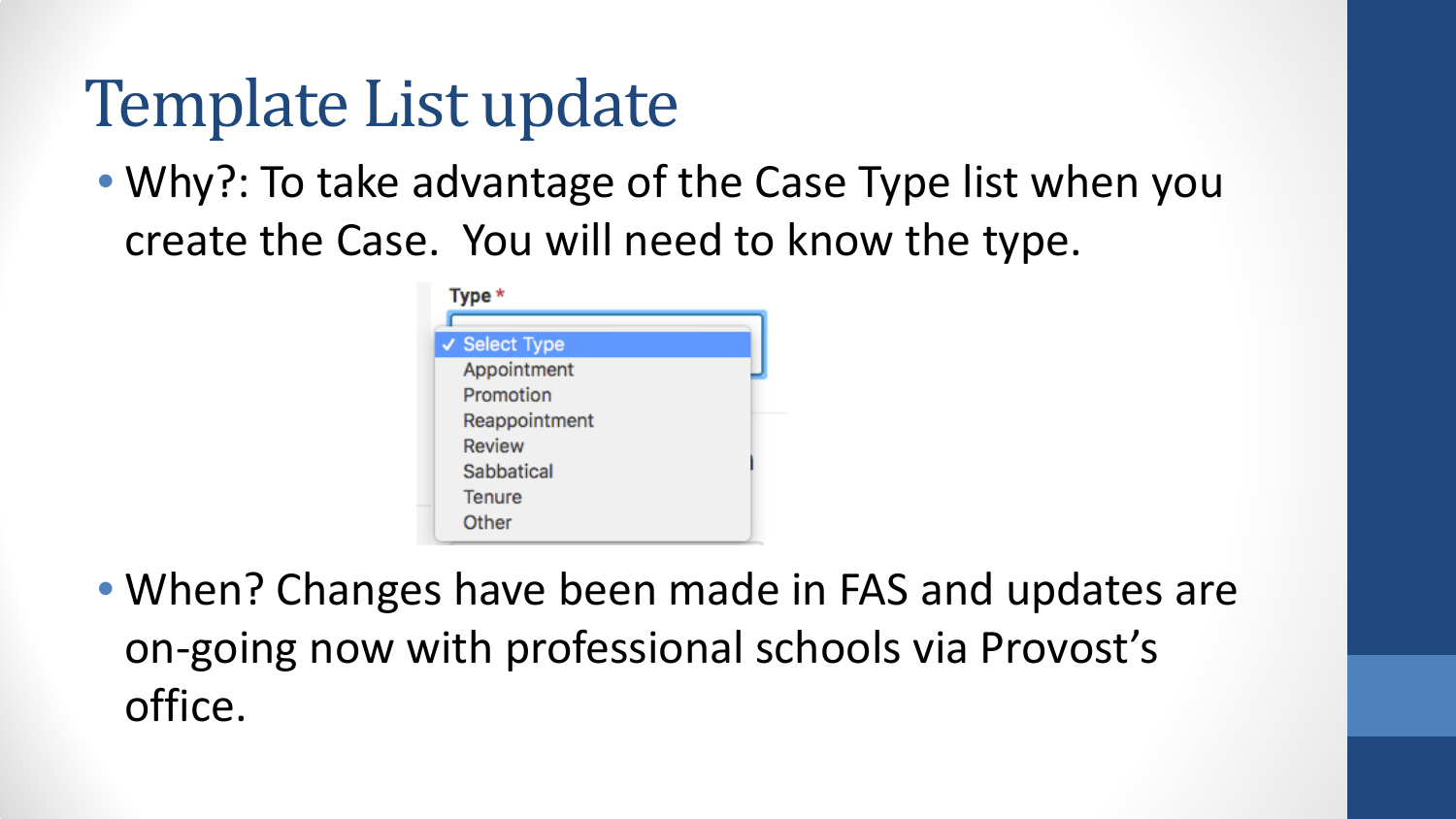## Create Cases, that is what you do Cases

#### Yale  $\pmb{\times}$

| Home                                | Yale University ><br><b>Case List</b>             | <b>Add New Case</b>                                 | × |                               | <b>Audrey Bribiesc</b>   |
|-------------------------------------|---------------------------------------------------|-----------------------------------------------------|---|-------------------------------|--------------------------|
| <b>Faculty Search</b>               |                                                   |                                                     |   |                               | <b>Create Case</b>       |
| <b>Positions</b>                    | Search cases                                      | Please select an organizational unit for this case. |   |                               |                          |
| Templates                           |                                                   | h Browse By Unit                                    |   |                               |                          |
| Administration                      | 25 of 127 cases                                   | Q Search                                            |   |                               |                          |
| Reports                             | Name $\sim$                                       | <b>Yale University</b><br>$\checkmark$              |   | <b>Active or Closed?</b>      |                          |
| <b>Users &amp; Groups</b>           |                                                   |                                                     |   | All                           |                          |
|                                     | <b>New Candida</b>                                | ← Academic Unit (Test)                              |   |                               |                          |
| <b>Review, Promotion and Tenure</b> | Near Eastern La                                   | <b>Academic Unit</b>                                |   |                               |                          |
| <b>Cases</b>                        | <b>Case Created: Waitir</b>                       | <b>Divinity School</b><br>$\checkmark$              |   |                               |                          |
| Templates                           |                                                   | Divinity School and Department of Religious Studies |   |                               | Status $\Leftrightarrow$ |
| Administration                      |                                                   | Divinity School -use the top level unit             |   | omotion to Tenure - Professor | Test case - not needed   |
| Reports                             | <b>New Candida</b><br>г<br><b>School of Archi</b> | Divinity School/ Institute of Sacred Music          |   |                               |                          |
|                                     |                                                   | <b>A.A. Engulful of Arts and Colonage</b>           |   |                               |                          |
| <b>Users &amp; Groups</b>           | <b>Case Created: Waitir</b>                       |                                                     |   |                               |                          |
|                                     |                                                   | $\vee$ Confirm<br>Cancel                            |   |                               |                          |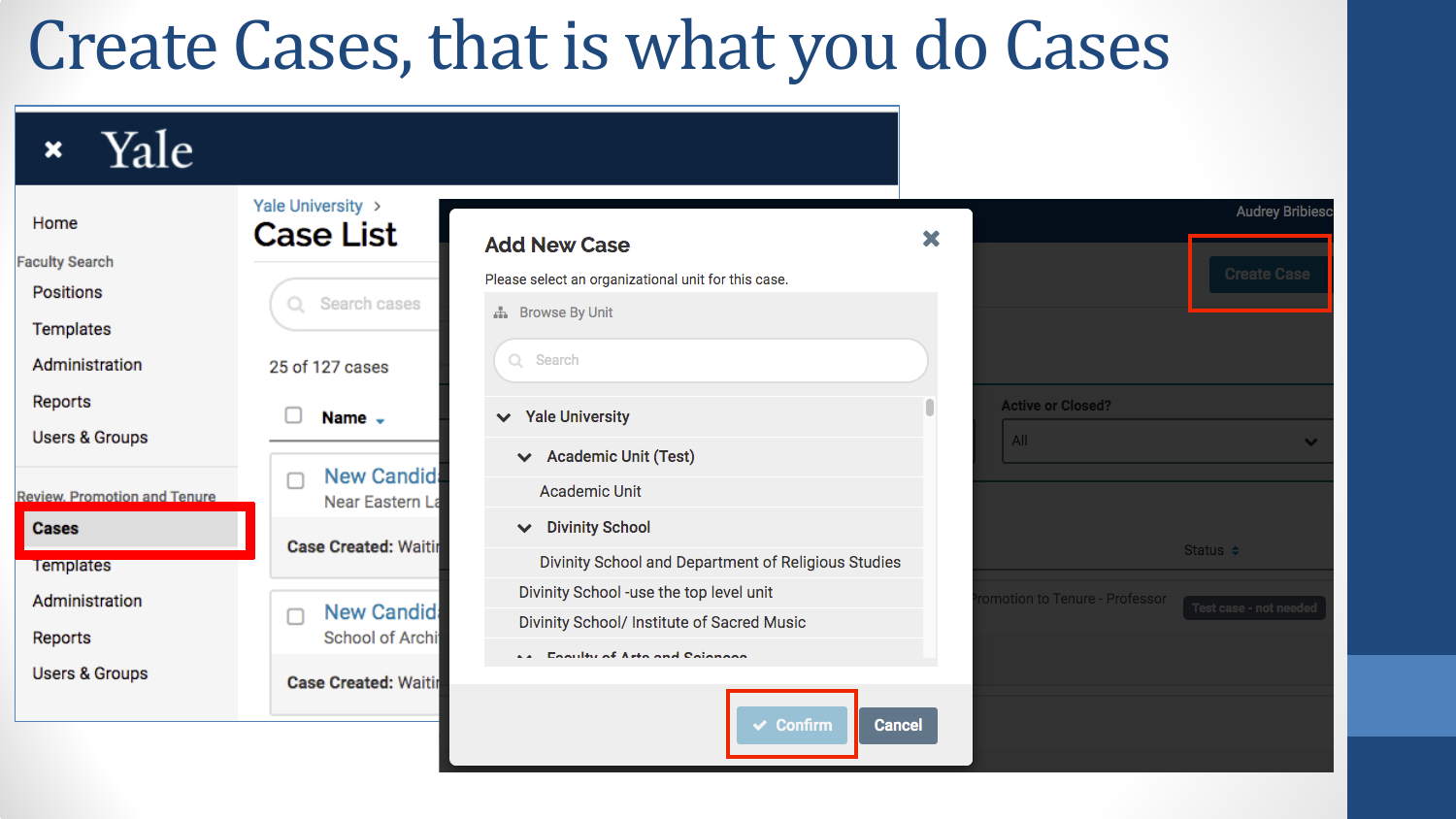## Template list when you create a Case

Theme From Mahogany (Do You Know Where Going To) Diana Ross

Do You Know Where you're going to? Do you like the things? That life is showing you Where are you going to? Do you know?

Do you get? What you're hoping for? When you look behind you There's no open doors What are you hoping for? Do you know?

Once we were standing still, in time Chasing the fantasies and feeling all nice You knew how I loved you, but my-spirit was free Laughing at the questions That you once asked of me

Now looking back at all we've had We let...

|   | <b>Blank Case</b>                                                                                                                                         |                |  |  |  |
|---|-----------------------------------------------------------------------------------------------------------------------------------------------------------|----------------|--|--|--|
|   | be customized to match your requirements<br><b>IK Case that we</b>                                                                                        |                |  |  |  |
| B | <b>Appointment to Professor Adjunct</b>                                                                                                                   | <b>Preview</b> |  |  |  |
|   | Use this template to create a case for appointment to Professor Adjunct                                                                                   |                |  |  |  |
| B | <b>Promotion to Associate Professor Adjunct</b>                                                                                                           | <b>Preview</b> |  |  |  |
|   | Use this template to create a case for promotion to Associate Professor Adjunct                                                                           |                |  |  |  |
|   | Promotion to Associate Professor on Term (History)                                                                                                        | Preview        |  |  |  |
| B | Use for creating promotion to assoc. prof. on term w/o tenure (AOPN) cases to be reviewed by the Dept. as well as the Tenure<br>Appointments Committee.   |                |  |  |  |
|   | Initial Appointment or Promotion to Tenure - AOPT (History)                                                                                               | <b>Preview</b> |  |  |  |
| B | Use this to build an initial appt or promotion to tenure (AOPT) case to be reviewed by the Dept. as well as the Tenure Appointments<br>Committee          |                |  |  |  |
|   | Initial Appointment or Promotion to Tenure - Professor (History)                                                                                          | <b>Preview</b> |  |  |  |
| B | Use this to build an initial appt or promotion to tenure (Professor) case to be reviewed by the Dept. as well as the Tenure Appointments<br>Committee     |                |  |  |  |
|   | Promotion to Professor, AOPT to PROF (History)                                                                                                            | <b>Preview</b> |  |  |  |
| 睯 | Use to create promotions from Assoc. Prof. w/tenure to Professor cases to be reviewed by the Dept. as well as the Tenure<br><b>Appointments Committee</b> |                |  |  |  |
| B | Reappointment to Assistant Professor (FASTAP '16) (History)                                                                                               | <b>Preview</b> |  |  |  |
|   | For reappointment to assist. prof. (FASTAP '16) cases, reviewed by the Dept. as well as the Tenure Appointments Committee                                 |                |  |  |  |
| B | Promotion to Professor in the Practice                                                                                                                    | <b>Preview</b> |  |  |  |
|   | This template will be used for the review of Promotion to Professor in the Practice.                                                                      |                |  |  |  |
|   | <b>Appointment to Joint Assistant Professor</b>                                                                                                           | <b>Preview</b> |  |  |  |
| B | Use this template to create cases when a current Assistant Professor is seeking a joint appointment in this department for proper<br>review and voting.   |                |  |  |  |
|   | FAS Dept Review - Reappointment - Assistant Professor (FASTAP '07)                                                                                        | <b>Preview</b> |  |  |  |
| B | All FAS depts: 3rd year review for Assistant Professor reappointment FASTAP 07. Reviewed by Dept, Dept Faculty Vote submitted to                          |                |  |  |  |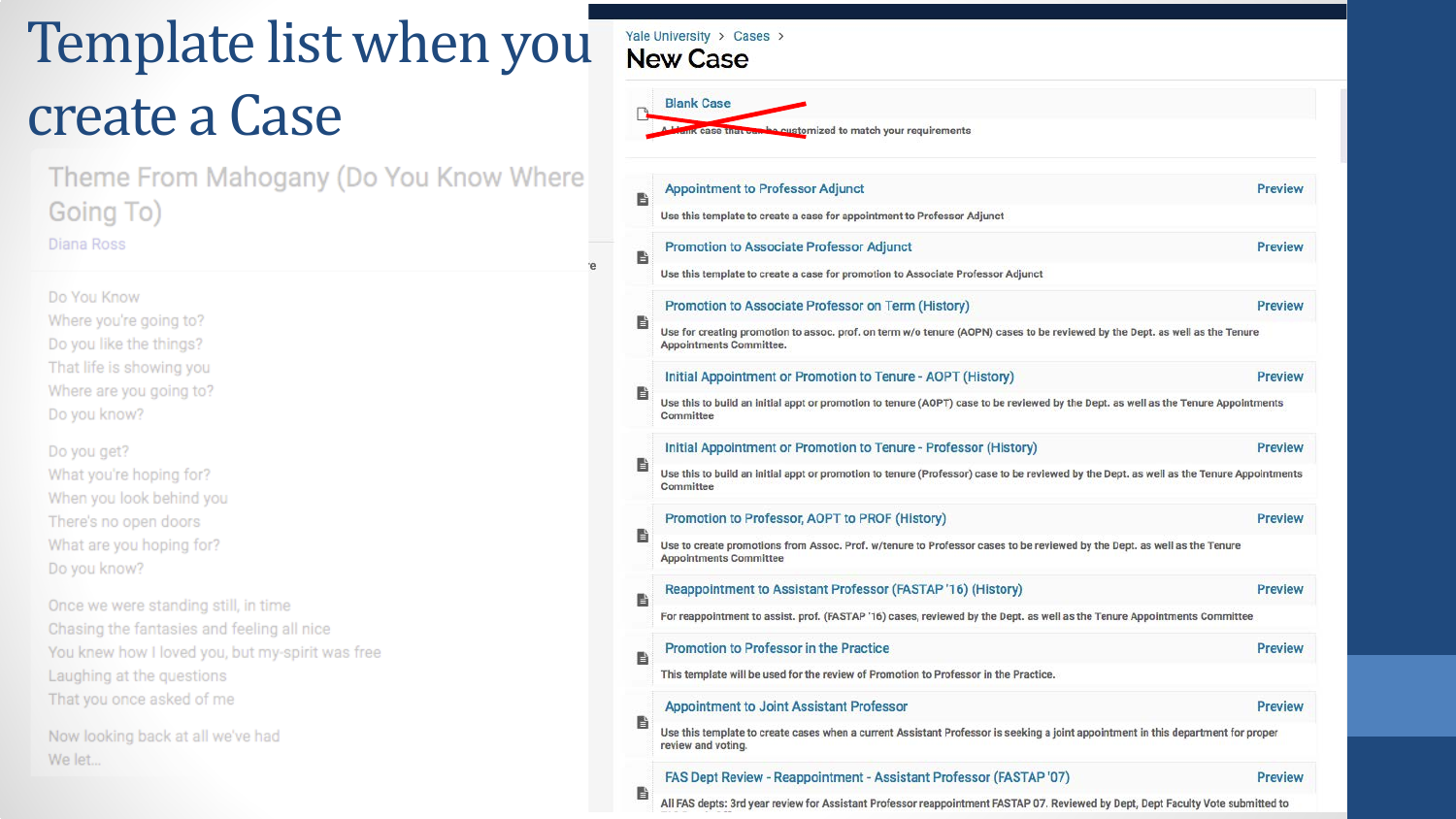## After Confirming your unit, the New Case template list is shown

- Ask (and answer yourself) what rank is this faculty member going to be (already here at Yale) or coming in at (new to Yale)?
- If you don't have answer, then contact us.
- To select a template, click on the words of the title
- But wait, there's more….

|   | <b>Blank Case</b>                                                                                                                                         |                |
|---|-----------------------------------------------------------------------------------------------------------------------------------------------------------|----------------|
|   | be customized to match your requirements<br><b>IK Case that the</b>                                                                                       |                |
| B | <b>Appointment to Professor Adjunct</b>                                                                                                                   | <b>Preview</b> |
|   | Use this template to create a case for appointment to Professor Adjunct                                                                                   |                |
| B | <b>Promotion to Associate Professor Adjunct</b>                                                                                                           | <b>Preview</b> |
|   | Use this template to create a case for promotion to Associate Professor Adjunct                                                                           |                |
|   | Promotion to Associate Professor on Term (History)                                                                                                        | Preview        |
| B | Use for creating promotion to assoc, prof, on term w/o tenure (AOPN) cases to be reviewed by the Dept, as well as the Tenure<br>Appointments Committee.   |                |
|   | Initial Appointment or Promotion to Tenure - AOPT (History)                                                                                               | <b>Preview</b> |
| 昏 | Use this to build an initial appt or promotion to tenure (AOPT) case to be reviewed by the Dept. as well as the Tenure Appointments<br>Committee          |                |
|   | Initial Appointment or Promotion to Tenure - Professor (History)                                                                                          | Preview        |
| B | Use this to build an initial appt or promotion to tenure (Professor) case to be reviewed by the Dept. as well as the Tenure Appointments<br>Committee     |                |
|   | Promotion to Professor, AOPT to PROF (History)                                                                                                            | <b>Preview</b> |
| 昏 | Use to create promotions from Assoc. Prof. w/tenure to Professor cases to be reviewed by the Dept. as well as the Tenure<br><b>Appointments Committee</b> |                |
| 昏 | Reappointment to Assistant Professor (FASTAP '16) (History)                                                                                               | Preview        |
|   | For reappointment to assist. prof. (FASTAP '16) cases, reviewed by the Dept. as well as the Tenure Appointments Committee                                 |                |
| B | Promotion to Professor in the Practice                                                                                                                    | Preview        |
|   | This template will be used for the review of Promotion to Professor in the Practice.                                                                      |                |
|   | <b>Appointment to Joint Assistant Professor</b>                                                                                                           | <b>Preview</b> |
| B | Use this template to create cases when a current Assistant Professor is seeking a joint appointment in this department for proper<br>review and voting.   |                |
|   | FAS Dept Review - Reappointment - Assistant Professor (FASTAP '07)                                                                                        | <b>Preview</b> |
| b |                                                                                                                                                           |                |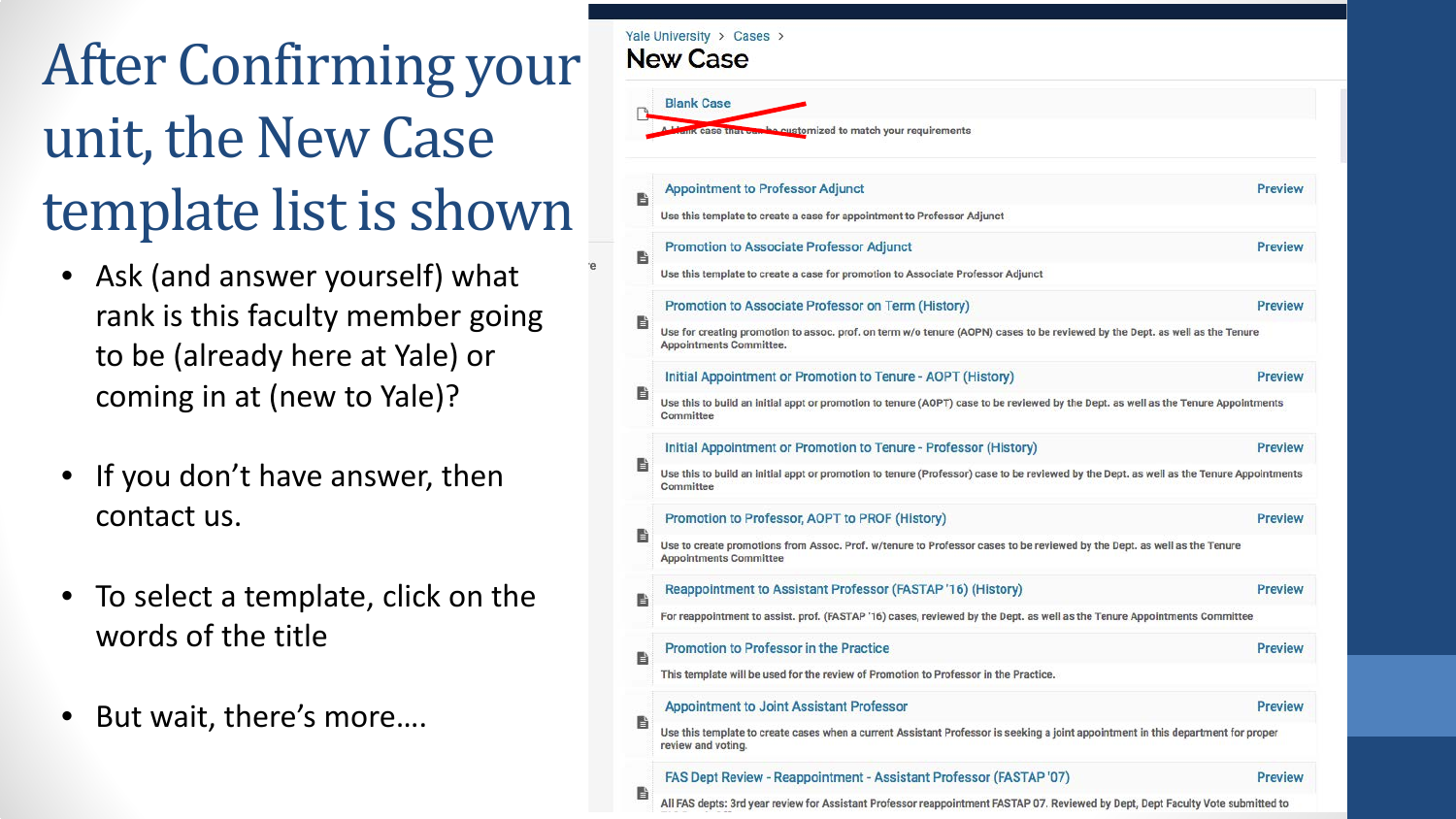## Case Information:

New to Yale = Appointment

 $\checkmark$  Se Ap Pro Rea **Rev** Sal Ter Otl

Here at Yale = Promotion

# Type, is part of the answer to the question

|                                                     | Type *<br><b>Select Type</b><br>$\checkmark$                                                                                                                                                                                                                                            | <b>Creating a Case</b><br><b>Case Information</b><br>O                                             |
|-----------------------------------------------------|-----------------------------------------------------------------------------------------------------------------------------------------------------------------------------------------------------------------------------------------------------------------------------------------|----------------------------------------------------------------------------------------------------|
| Type *<br><b>Select Type</b>                        | <b>Candidate Information</b><br><b>Search for a Candidate</b>                                                                                                                                                                                                                           | $\overline{2}$<br><b>Candidate Requirements</b><br>$\overline{3}$<br><b>Internal Case Sections</b> |
| Appointment<br>Promotion<br>Reappointment<br>Review | <b>Search for Candidate</b><br>$\checkmark$<br><b>Candidate's First Name *</b><br>Candidate's Last Name *<br>Candidate's Email *<br>Ex.: jane.doe@university.com<br><b>First Name</b><br>Last Name                                                                                      | $\overline{4}$<br><b>Case Review Steps</b><br>5 <sup>1</sup><br><b>Case Summary</b>                |
| Sabbatical<br><b>Tenure</b><br>Other                | Will the candidate be involved in this evaluation?<br>$\bigcirc$ No<br><b>O</b> Yes<br>Choose "Yes" if the candidate will submit their own materials and you would like to communicate with them during the<br>evaluation period. Note: This setting cannot be changed after this step. |                                                                                                    |
|                                                     | <b>Case Data Forms</b>                                                                                                                                                                                                                                                                  |                                                                                                    |

Case data forms can be used to include additional information about candidates at your institution and will not be visible to the candidate. Case Data forms can be created on the Administration page. **Add Case Data Form** 

**Save & Continue** 

**Return to Case Summary**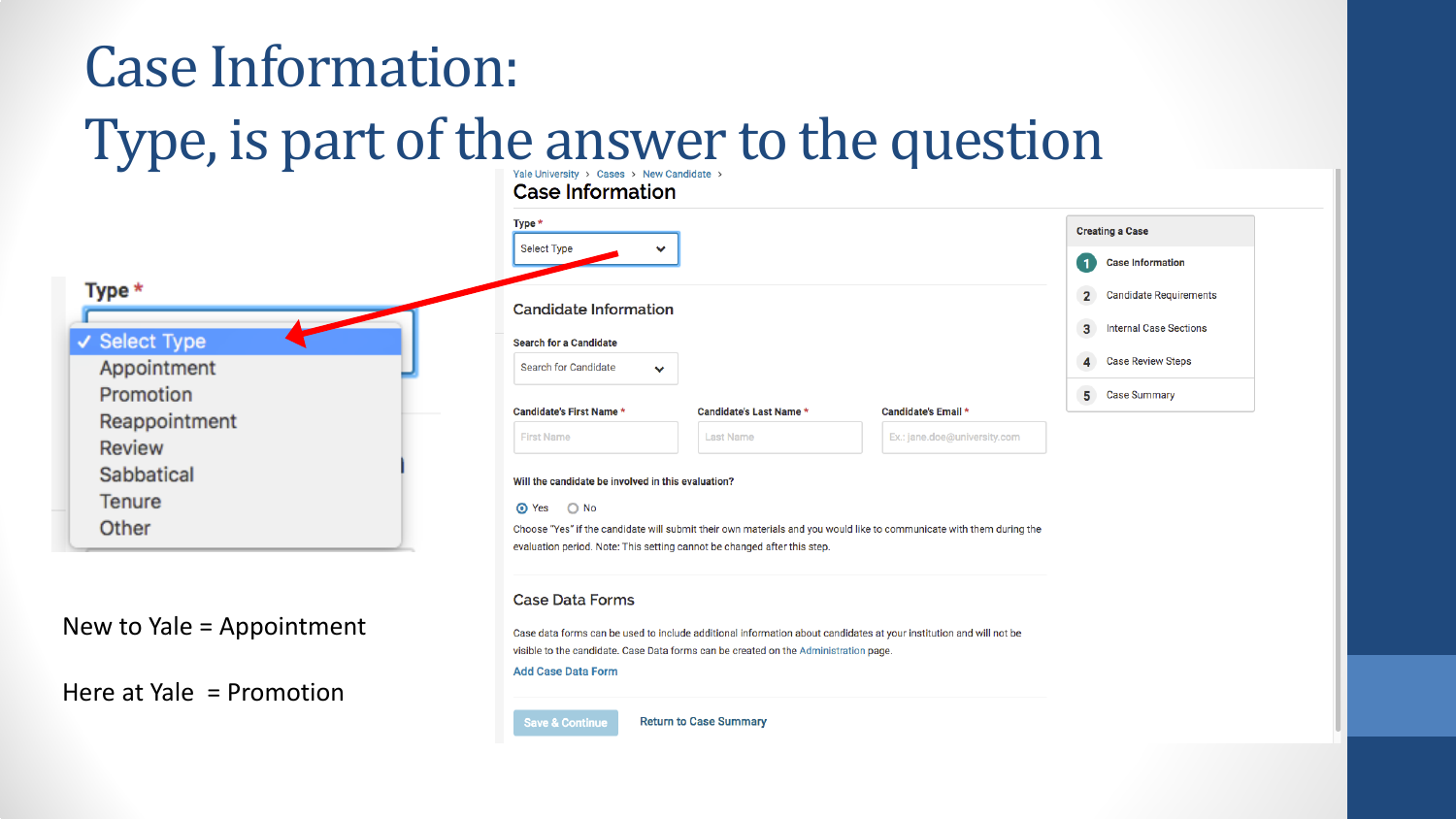## **Case Information:** Search for a Candidate - what is this? Yale University > Cases > New Candidate >

#### **Case Information**

| Type *                                                                       |                         |                              |                | <b>Creating a Case</b>        |
|------------------------------------------------------------------------------|-------------------------|------------------------------|----------------|-------------------------------|
| <b>Select Type</b><br>$\checkmark$                                           |                         |                              | 1              | <b>Case Information</b>       |
| <b>Candidate Information</b>                                                 |                         |                              | $\overline{2}$ | <b>Candidate Requirements</b> |
|                                                                              |                         |                              | 3              | <b>Internal Case Sections</b> |
| <b>Search for a Candidate</b><br><b>Search for Candidate</b><br>$\checkmark$ |                         |                              | 4              | <b>Case Review Steps</b>      |
|                                                                              |                         |                              | 5 <sup>1</sup> | <b>Case Summary</b>           |
| <b>Candidate's First Name *</b>                                              | Candidate's Last Name * | Candidate's Email *          |                |                               |
| <b>First Name</b>                                                            | Last Name               | Ex.: jane.doe@university.com |                |                               |

#### Will the candidate be involved in this evaluation?

#### ⊙ Yes ○ No

Choose "Yes" if the candidate will submit their own materials and you would like to communicate with them during the evaluation period. Note: This setting cannot be changed after this step.

#### **Case Data Forms**

Case data forms can be used to include additional information about candidates at your institution and will not be visible to the candidate. Case Data forms can be created on the Administration page.

#### **Add Case Data Form**

**Save & Continue** 

**Return to Case Summary**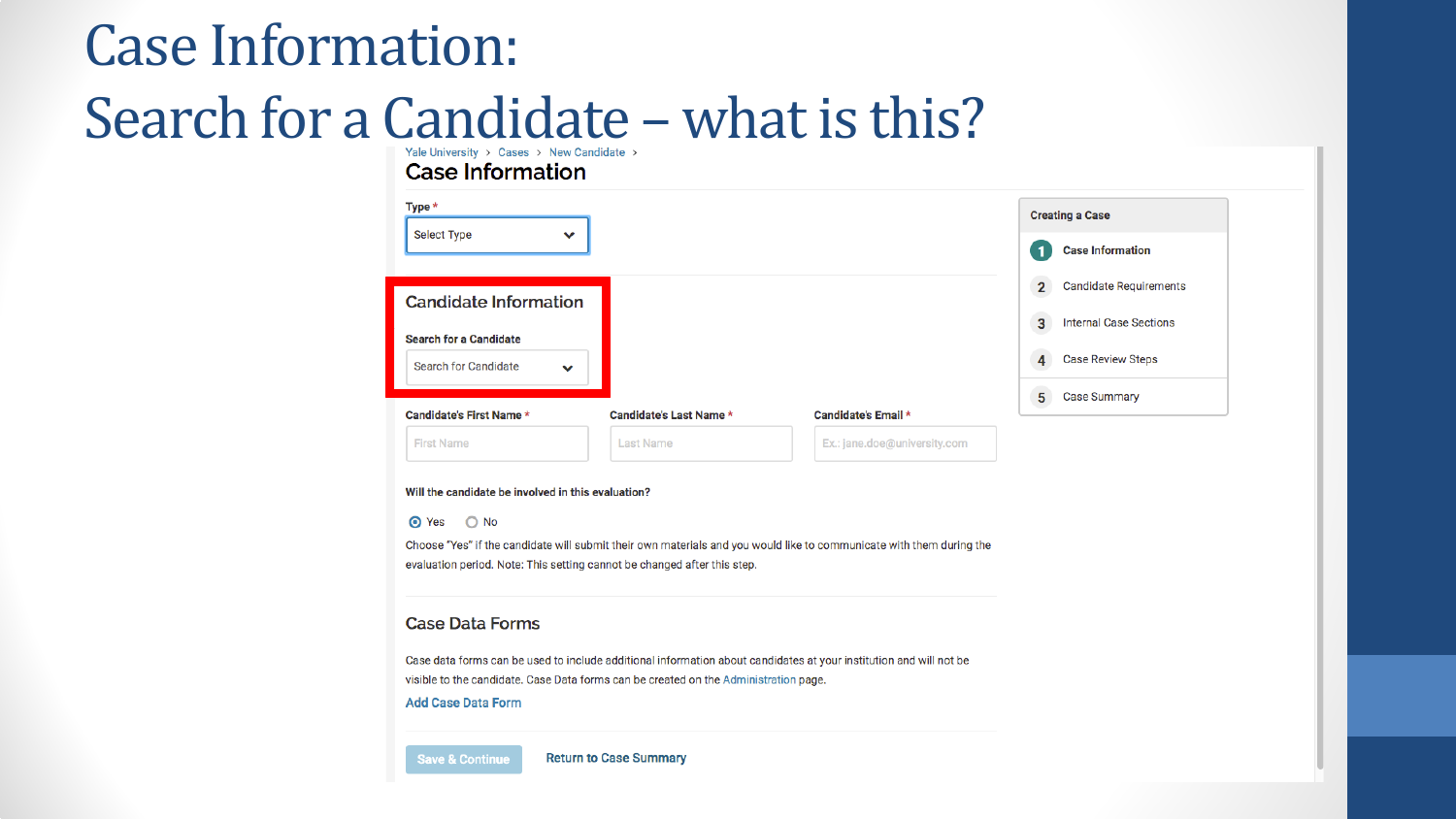## Allows you to add files from past cases



Note: If you add a file to the Candidate Document area, the faculty member will be notified and will be able to edit, remove, or accept that document.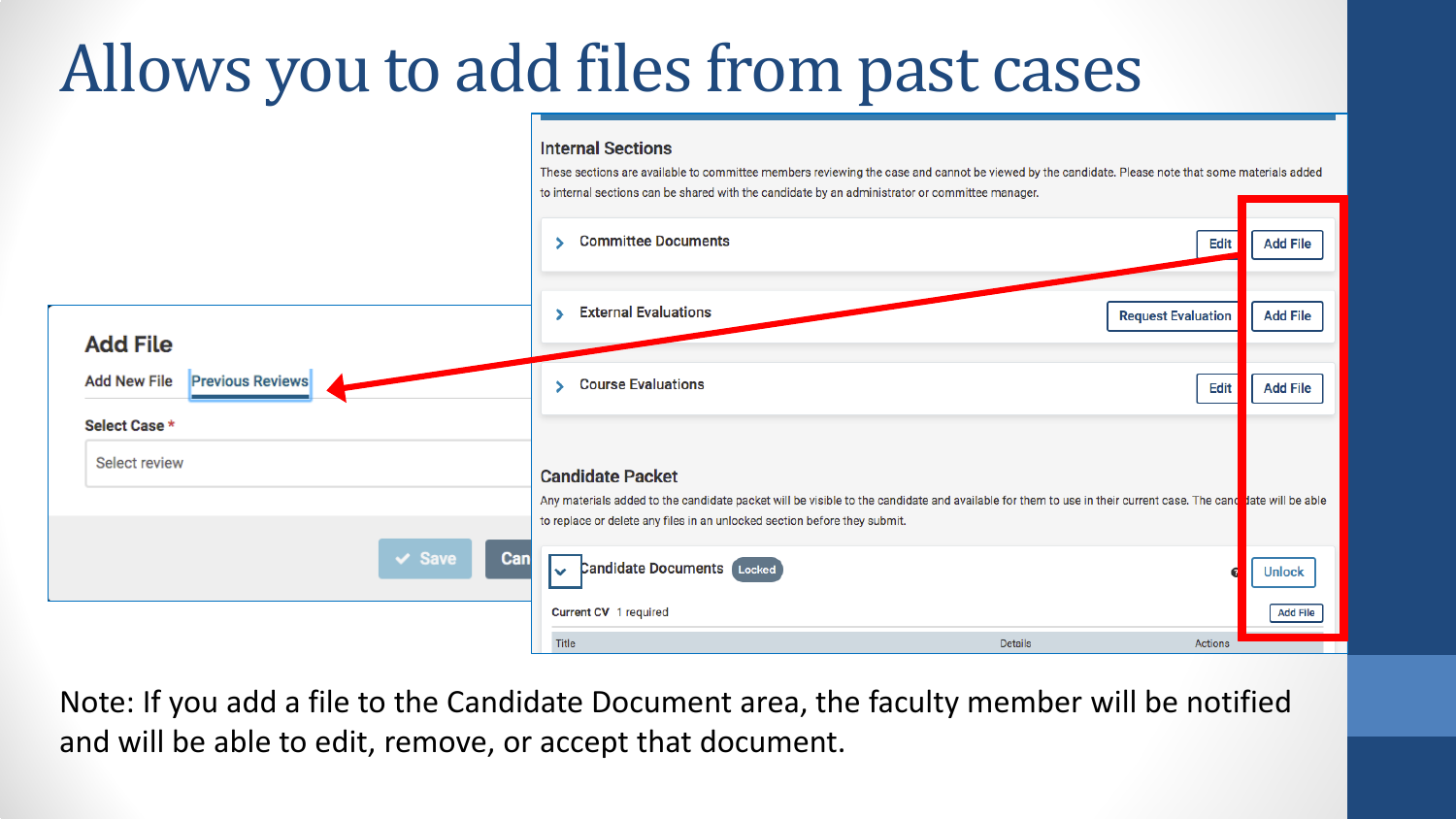## Reminder: Best to have candidate involved with the review and remember to add the letter

| <b>Case Information</b><br>Type *                                                                                                                                                                                                                                                                                                                  | Yale University > Cases > New Candidate ><br><b>Candidate Requirements</b>                                                                                                                                                                                                                                                                                                       | $\bullet$                                                                                                                                      |
|----------------------------------------------------------------------------------------------------------------------------------------------------------------------------------------------------------------------------------------------------------------------------------------------------------------------------------------------------|----------------------------------------------------------------------------------------------------------------------------------------------------------------------------------------------------------------------------------------------------------------------------------------------------------------------------------------------------------------------------------|------------------------------------------------------------------------------------------------------------------------------------------------|
| <b>Select Type</b><br>$\checkmark$                                                                                                                                                                                                                                                                                                                 | <b>Candidate's Packet Due</b><br>6 0<br>Mmm d, yyyy                                                                                                                                                                                                                                                                                                                              | <b>Creating a Case</b><br><b>Case Information</b><br>$\blacksquare$                                                                            |
| <b>Candidate Information</b><br><b>Search for a Candidate</b><br><b>Search for Candidate</b><br>╰                                                                                                                                                                                                                                                  | <b>Instructions To Candidate</b><br>Customize instructions to the candidate about assembling their packet and any other procedures, policies, or deadlines<br>at your institution. You can also include links to required forms and online resources such as instructions or handbooks<br>outlining your policies.                                                               | $\mathbf{Q}$<br><b>Candidate Requirements</b><br><b>Internal Case Sections</b><br>3 <sup>1</sup><br><b>Case Review Steps</b><br>$\overline{4}$ |
| <b>Candidate's First Name *</b><br>Candidate's Last Name *<br><b>First Name</b><br>Last Name<br>Will the candidate be involved in this evaluation?<br>$\bigcirc$ No<br><b>O</b> Yes<br>Choose "Yes" if the candidate will submit their own materials and you would lik<br>evaluation period. Note: This setting cannot be changed after this step. | PASTE letter (this is the condensed version of the letter) soliciting materials from internal candidate for initial promotion to<br>tenure (Prof) in the Social Sciences. BE SURE TO REMOVE THESE LINES, ADD the appropriate Dates, Names and make the<br>correct Selection within these instructions.                                                                           | <b>Case Summary</b><br>5 <sup>1</sup>                                                                                                          |
| <b>Case Data Forms</b><br>Case data forms can be used to include additional information about candidate<br>visible to the candidate. Case Data forms can be created on the Administration<br><b>Add Case Data Form</b>                                                                                                                             | <b>D</b> Add Section<br><b>Packet Requirements</b><br>Create packet sections for materials you would like to receive from a candidate. Each section can contain a due date, a<br>description, and requirements for particular materials (e.g., CV, teaching statement, syllabi).<br>m<br>$\mathcal{L}$<br><b>Candidate Documents</b><br><b>C</b> Add Requirement<br>$\checkmark$ |                                                                                                                                                |
| <b>Return to Case Summary</b><br><b>Save &amp; Continue</b>                                                                                                                                                                                                                                                                                        | <b>Documents</b><br>₩<br>1 required $\bullet$<br><b>Current CV</b><br>Provide a copy of your most current and comprehensive CV. Please reference the letter from your chair for details. Name this                                                                                                                                                                               |                                                                                                                                                |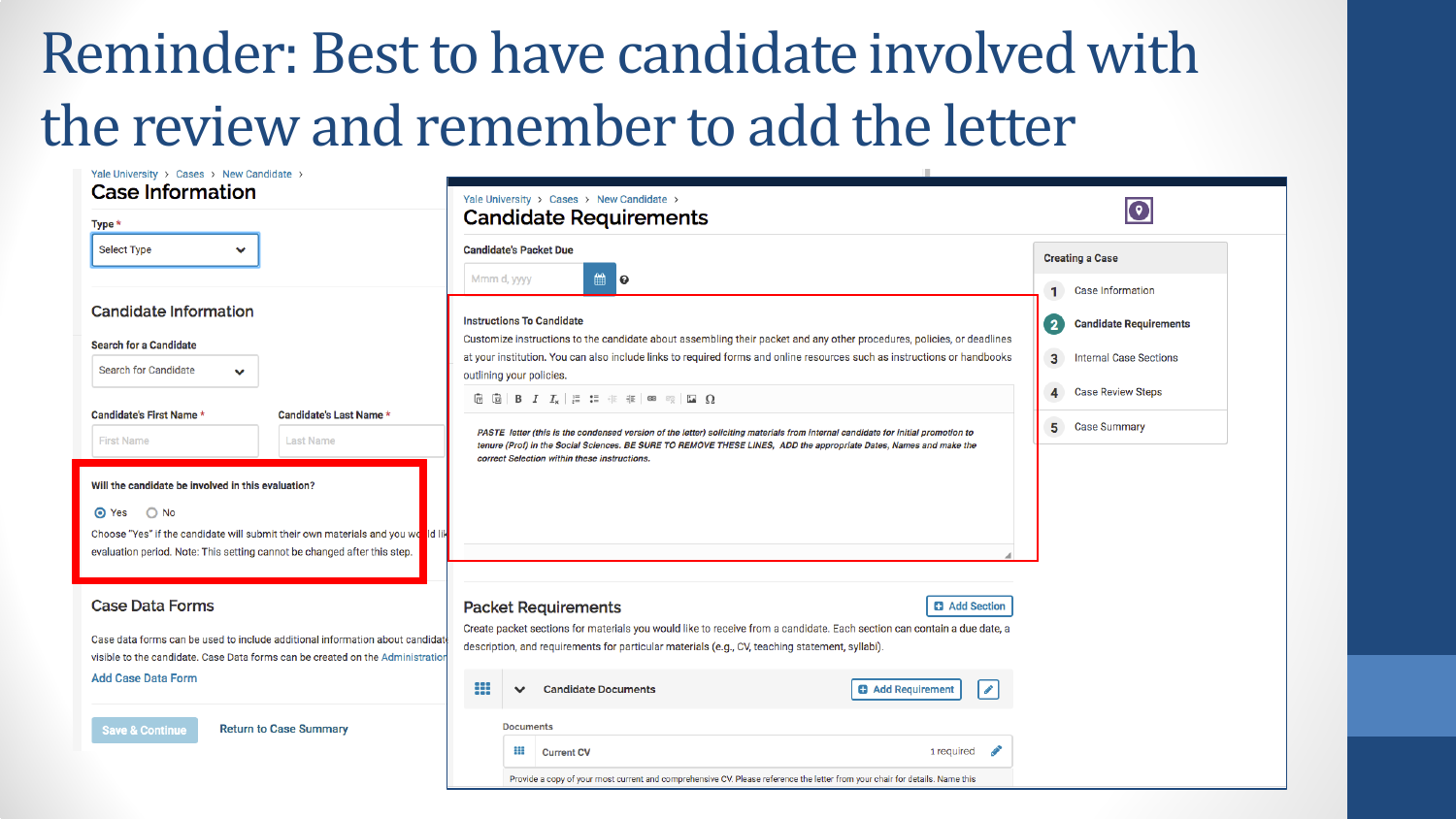## The letter is the instructions to the candidate.

| <b>Packet Requirements</b><br>Rita A. Bookman | The University of Interfolio > Your Packets ><br>3 year review                                               |                                                                                          |                                                            | <b>Preview Packet</b> |
|-----------------------------------------------|--------------------------------------------------------------------------------------------------------------|------------------------------------------------------------------------------------------|------------------------------------------------------------|-----------------------|
| <b>View Packet Instructions</b>               | Unit                                                                                                         | <b>Type</b>                                                                              | <b>Candidate Instructions</b>                              |                       |
| <b>Candidate Documents</b>                    | English                                                                                                      | Review                                                                                   | View Instructions                                          |                       |
| O INCOMPLETE                                  | Overview Packet                                                                                              |                                                                                          |                                                            |                       |
| $\odot$<br>CV<br><b>四 CV</b>                  | packet. To learn more, read the Candidate's Packet Guide.<br><b>Candidate Documents</b><br>Not Yet Submitted | Below you will find an overview of the packet requirements outlined by your institution. | Lifs page will be updated as you make progress toward your | Edit                  |
| Cover Letter                                  |                                                                                                              |                                                                                          |                                                            |                       |
|                                               | Тура                                                                                                         |                                                                                          | # Required                                                 | # Added               |
| Publications                                  |                                                                                                              |                                                                                          | 1 negulned                                                 | ۰                     |
| Letter of Recommendation                      | E)<br>Video                                                                                                  |                                                                                          |                                                            |                       |
| Tenure Application Form Part II               | w,                                                                                                           | Additional Documents                                                                     | 0 required                                                 | e.                    |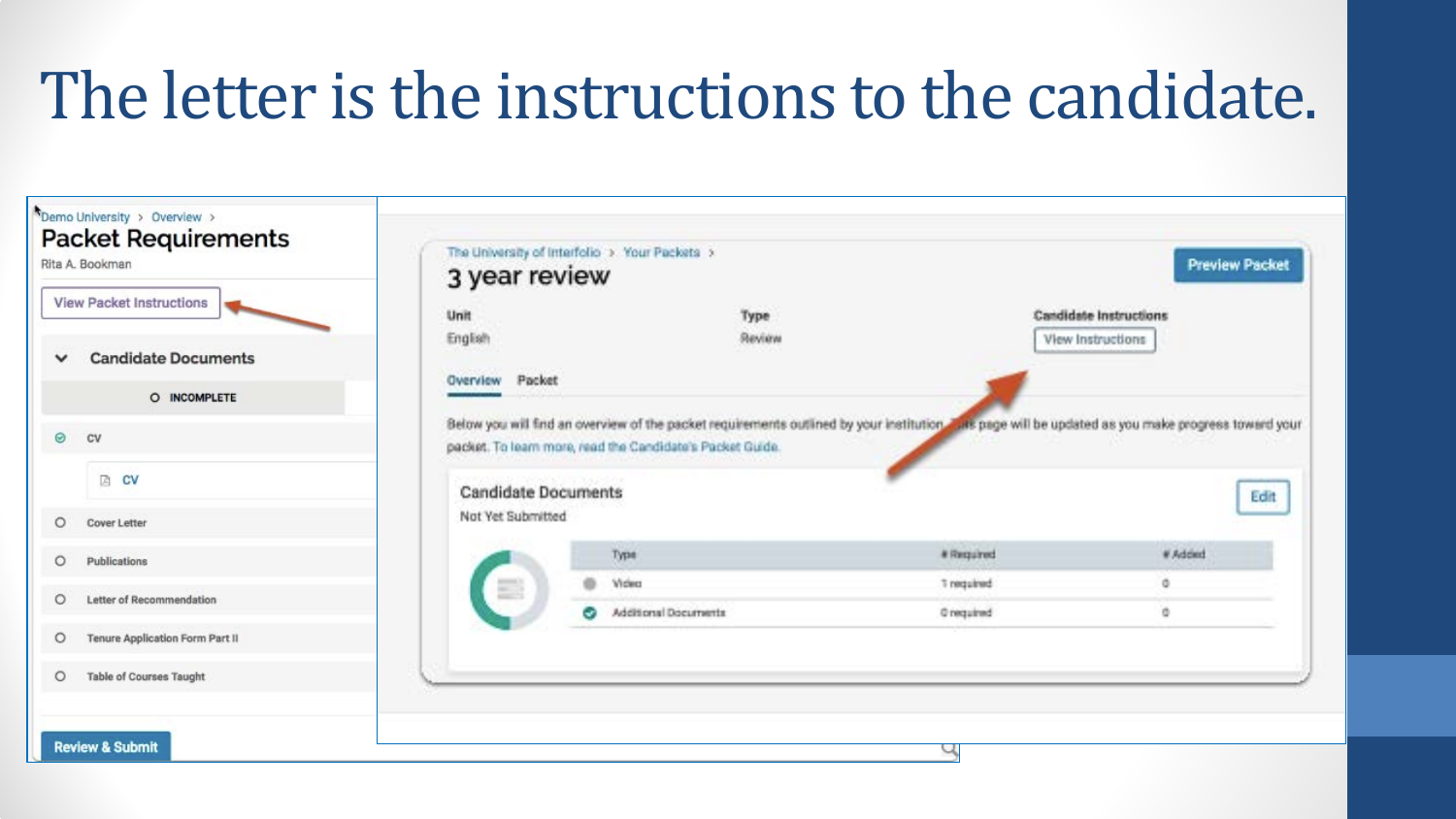# Today's topics

- Review, Promotion & Tenure (RPT)
	- Templates update
	- Case Type
	- Search for candidate
	- Reminders: Add/paste the letter to candidate especially if candidate will be involved with this case

## • **Faculty Search (FS)**

- Reminders approval steps
- Updates/ fixes
- Review Optional required documents for Open Rank positions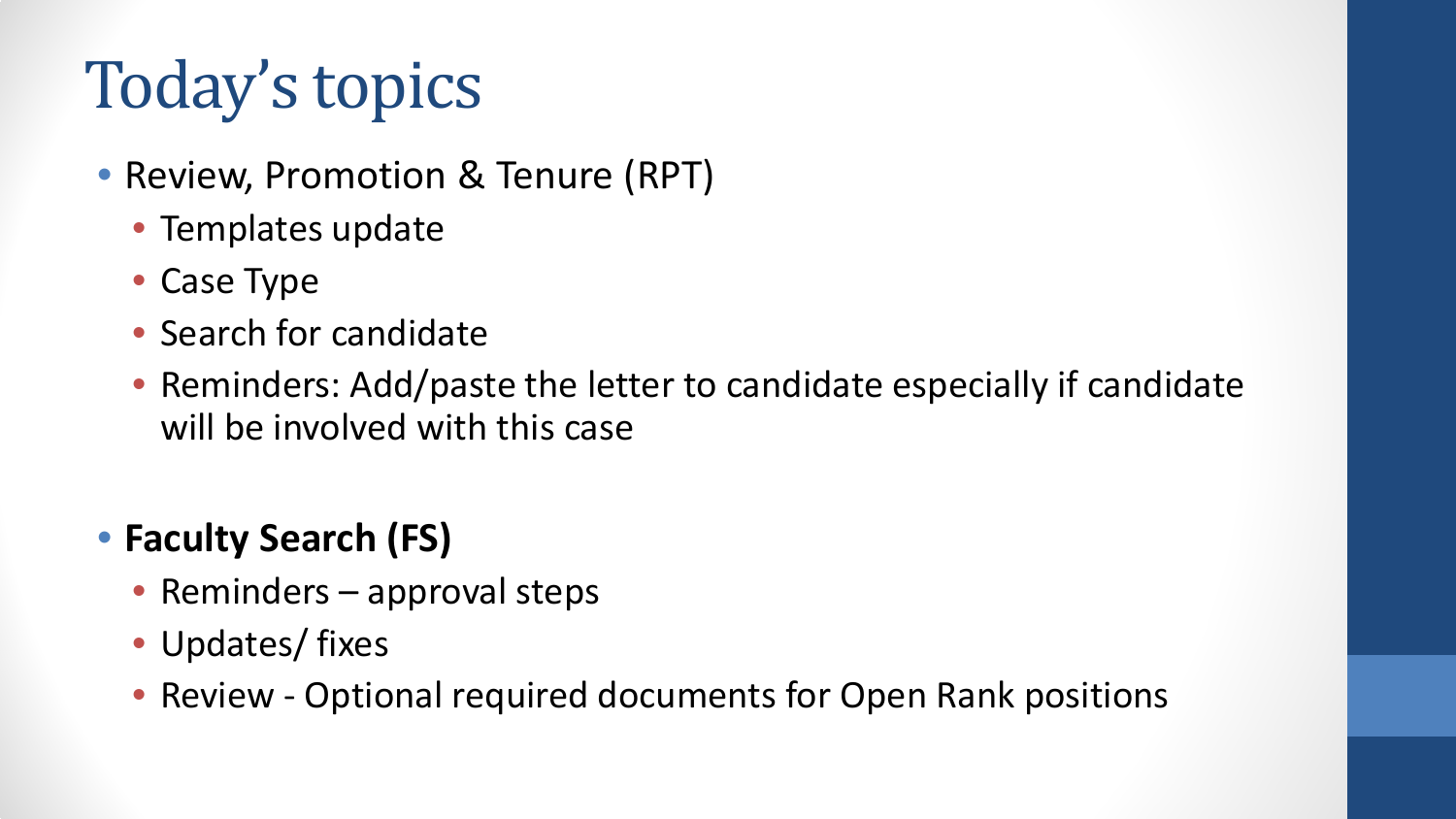## Currently: New positions (for some schools) are submitted for approval- 1 step

#### Demo University > Positions > Assistant Professor of American Literature >

#### **Review Position**

This position is in the process of being created and will need to be approved before it is open to receive applications.

#### **Submit for Approval**

#### Position Information

Description & Dates Edit

**Position Title** 

Assistant Professor of American Literature





#### Demo University > Assistant Professor of American Literature >

#### **Send Position for Approval**

This position needs to be approved before it is published and available for application. The approver(s) displayed will receive a message You will receive an email once the position has been approved by all approvers.

#### Position

Assistant Professor of American Literature

#### Send To

Step 1 of 3: Budget Office

#### **Personalize Message**

Include a personal message to the members receiving access.

#### From Name **Bill Burger**

**Reply to email address** 

xxd@demo.com

#### Subject\*

Message<sup>\*</sup>

 $\mathbb{R} \otimes \mathbf{B} \otimes \mathbf{I} \otimes \mathbf{I} \otimes \mathbf{I} \otimes \mathbf{I} \otimes \mathbf{I} \otimes \mathbf{I} \otimes \mathbf{I} \otimes \mathbf{I} \otimes \mathbf{I} \otimes \mathbf{I} \otimes \mathbf{I} \otimes \mathbf{I} \otimes \mathbf{I} \otimes \mathbf{I} \otimes \mathbf{I} \otimes \mathbf{I} \otimes \mathbf{I} \otimes \mathbf{I} \otimes \mathbf{I} \otimes \mathbf{I} \otimes \mathbf{I} \otimes \mathbf{I} \otimes \mathbf{$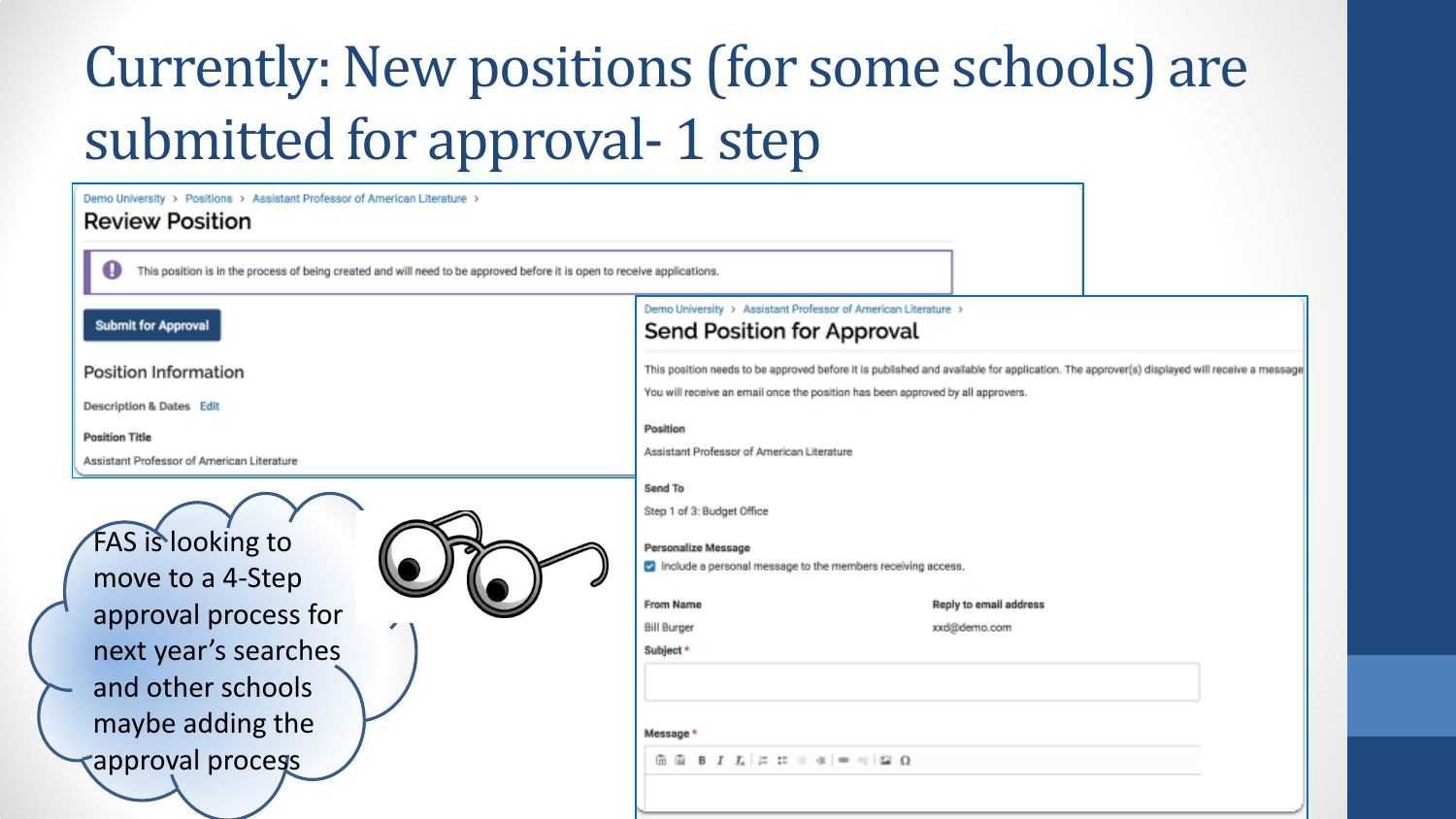## Review: Options are available for open rank positions

Open rank is when the job posting is searching for someone in a broad manner – individual can range from an assistant professor level up to a full professor.

Typically the requirements vary for these ranks, for example, Confidential Letter of Recommendations or Evaluations **Add Document Requirement** 

> **Document Type** Cover Letter

×

 $\checkmark$ 

╰

Cancel

|                                                                                                                     |             |                       | <b>Number Required</b>                                                 |
|---------------------------------------------------------------------------------------------------------------------|-------------|-----------------------|------------------------------------------------------------------------|
| 5 Documents Required                                                                                                |             | REQUIRE               | 0                                                                      |
| Drag and drop the documents in the list below to change the order they will appear in the application requirements. |             | Customi               | <b>Requirement Note</b>                                                |
| Cover Letter<br>Please address letter to Janet Price                                                                | ×           | using our<br>you need | Add your note here. For example:<br>Non-tenured applicant please       |
| CV.                                                                                                                 | $\lambda$ x |                       | provide three letters. Tenured<br>applicant may skip this requirement. |
| Confidential Letter of Recommendation or Evaluation                                                                 |             |                       |                                                                        |
| + Add Requirement                                                                                                   |             |                       | Car<br>$\vee$ Save                                                     |
|                                                                                                                     |             |                       |                                                                        |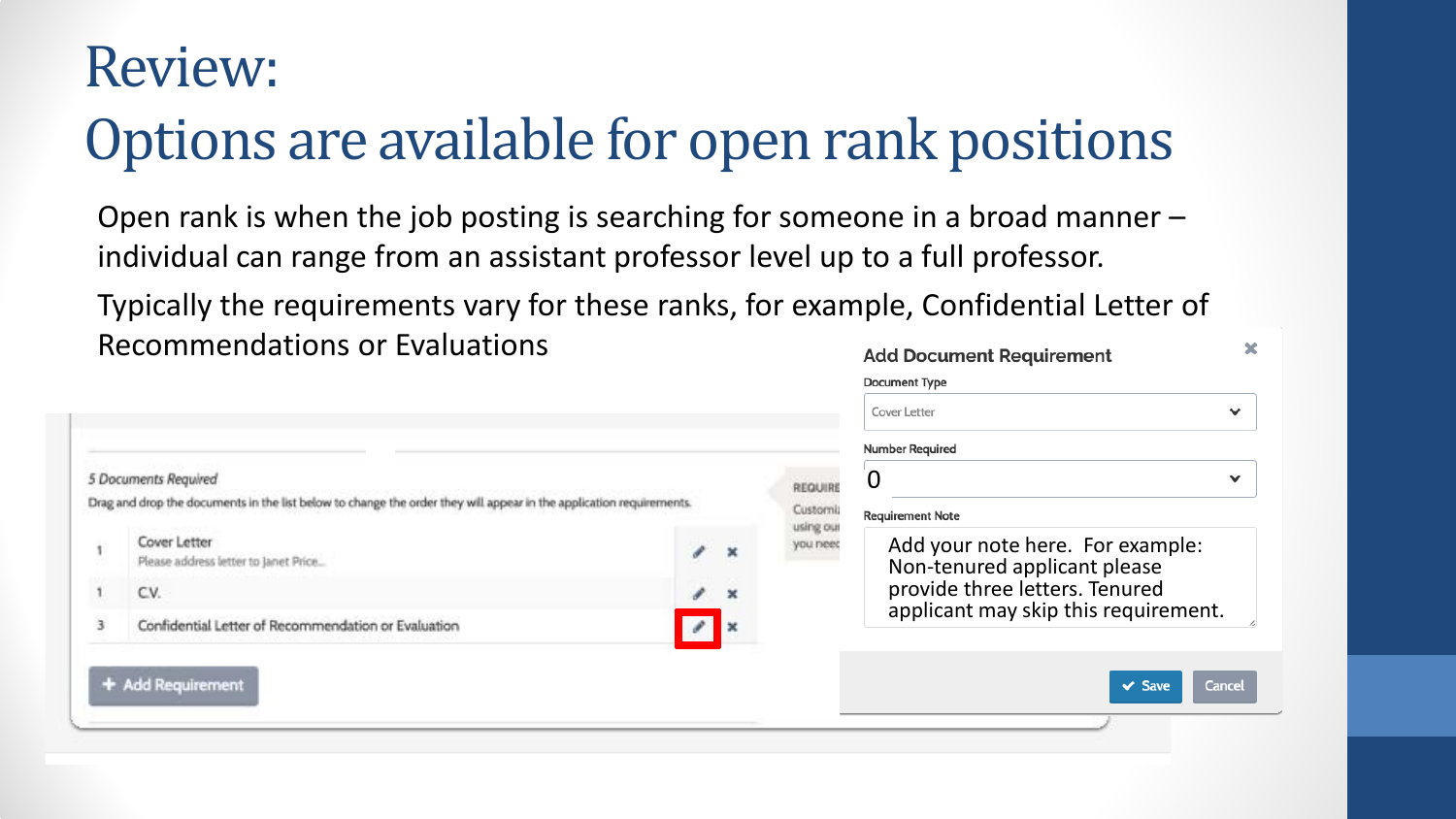## Reminder:

## Academic Jobs Listings - Office of the Provost website

All faculty and academic positions that are open and active in Interfolio are posted automatically on

<https://academicpositions.yale.edu/>

Linked from Office of the Provost, <https://provost.yale.edu/> under Faculty Resources > Faculty Positions

or

Your.Yale.edu under Careers > Search Jobs > Faculty and Academic **Positions** 

### **Academic Job Listings**

#### Office of the Provost

Yale University is committed to recruiting diverse, excellent, and dedicated faculty, post-docs, and other scholars. We invite you to apply to the following openings.

If you have questions regarding a particular posting, please contact the department or school. If the contact information is not included in the posting. visit the online directory.

For curatorial, librarian, athletics, and other staff positions, please visit Careers at Yale.



#### Search open academic positions

| Search keywords                               |  |
|-----------------------------------------------|--|
| <b>IDVANCED SEARCH &gt; CLEAR SEARCH &gt;</b> |  |
| <b>SEARCH</b>                                 |  |

#### Viewing 257 open positions

| and the state of the con-<br>TITLE<br><b><i>CONTRACTOR</i></b> | <b>ACADEMIC UNIT</b><br>the control of the state of the control of the control of the control of the control of the control of the control of the control of the control of the control of the control of the control of the control of the control of | <b>Contract Contract Contract Contract</b><br><b>LOCATION</b><br><b>COMPANY AND INTERNATIONAL</b> | <b>OPEN DATE</b><br>a service of the control of the Control of the Control                                                                                                                                                                                                                                                                                                                                                                                                               |
|----------------------------------------------------------------|--------------------------------------------------------------------------------------------------------------------------------------------------------------------------------------------------------------------------------------------------------|---------------------------------------------------------------------------------------------------|------------------------------------------------------------------------------------------------------------------------------------------------------------------------------------------------------------------------------------------------------------------------------------------------------------------------------------------------------------------------------------------------------------------------------------------------------------------------------------------|
|                                                                |                                                                                                                                                                                                                                                        | 00000004<br><b>COLUMN</b><br><b>CAN THAT</b>                                                      | $\mathcal{A} = \mathcal{A} \quad \mathcal{A} = \mathcal{A} \quad \mathcal{A} = \mathcal{A} \quad \mathcal{A} = \mathcal{A} \quad \mathcal{A} = \mathcal{A} \quad \mathcal{A} = \mathcal{A} \quad \mathcal{A} = \mathcal{A} \quad \mathcal{A} = \mathcal{A} \quad \mathcal{A} = \mathcal{A} \quad \mathcal{A} = \mathcal{A} \quad \mathcal{A} = \mathcal{A} \quad \mathcal{A} = \mathcal{A} \quad \mathcal{A} = \mathcal{A} \quad \mathcal{A} = \mathcal{A} \quad \mathcal{A} = \mathcal$ |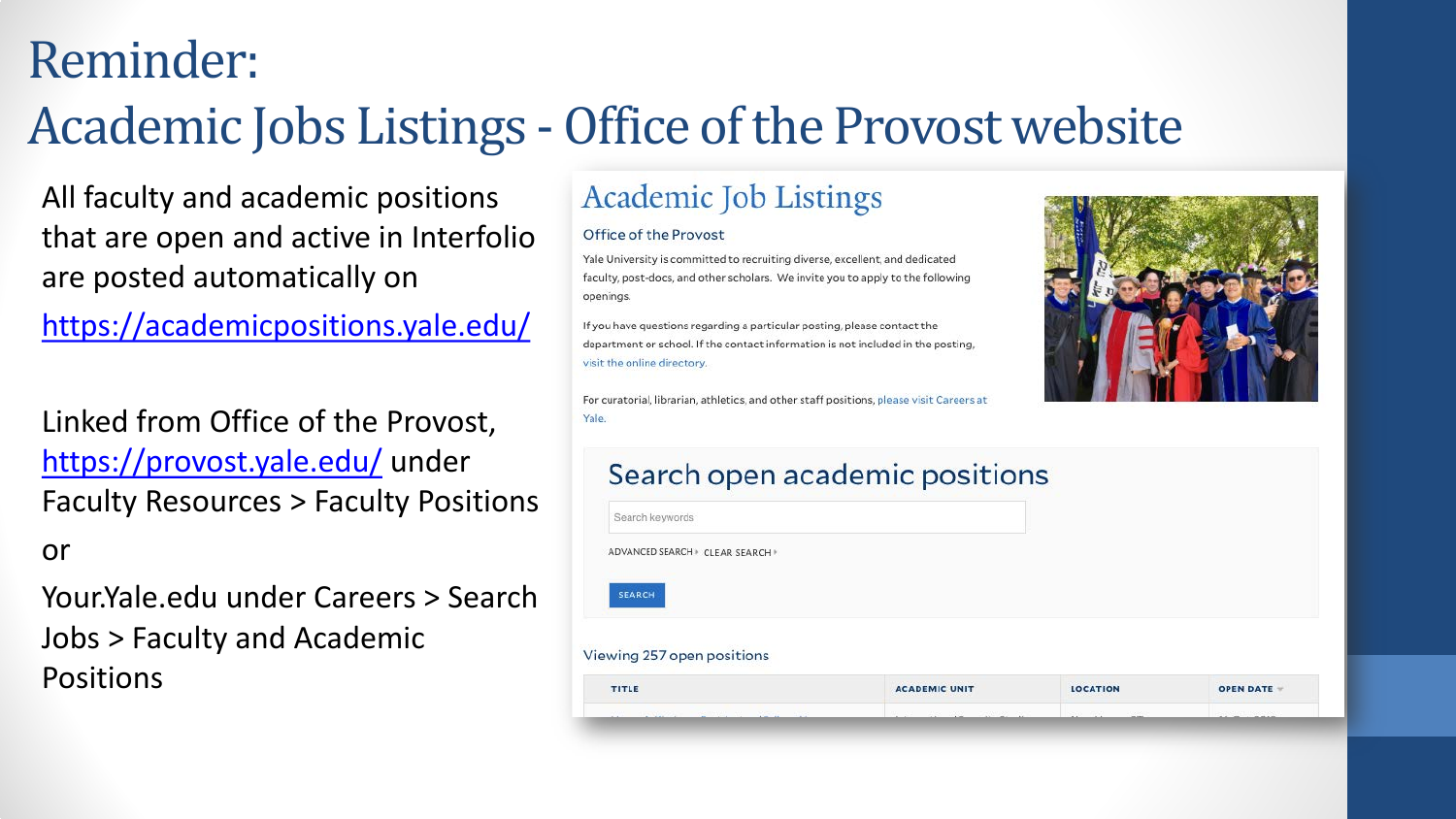## Thank you and Have a Nice Day!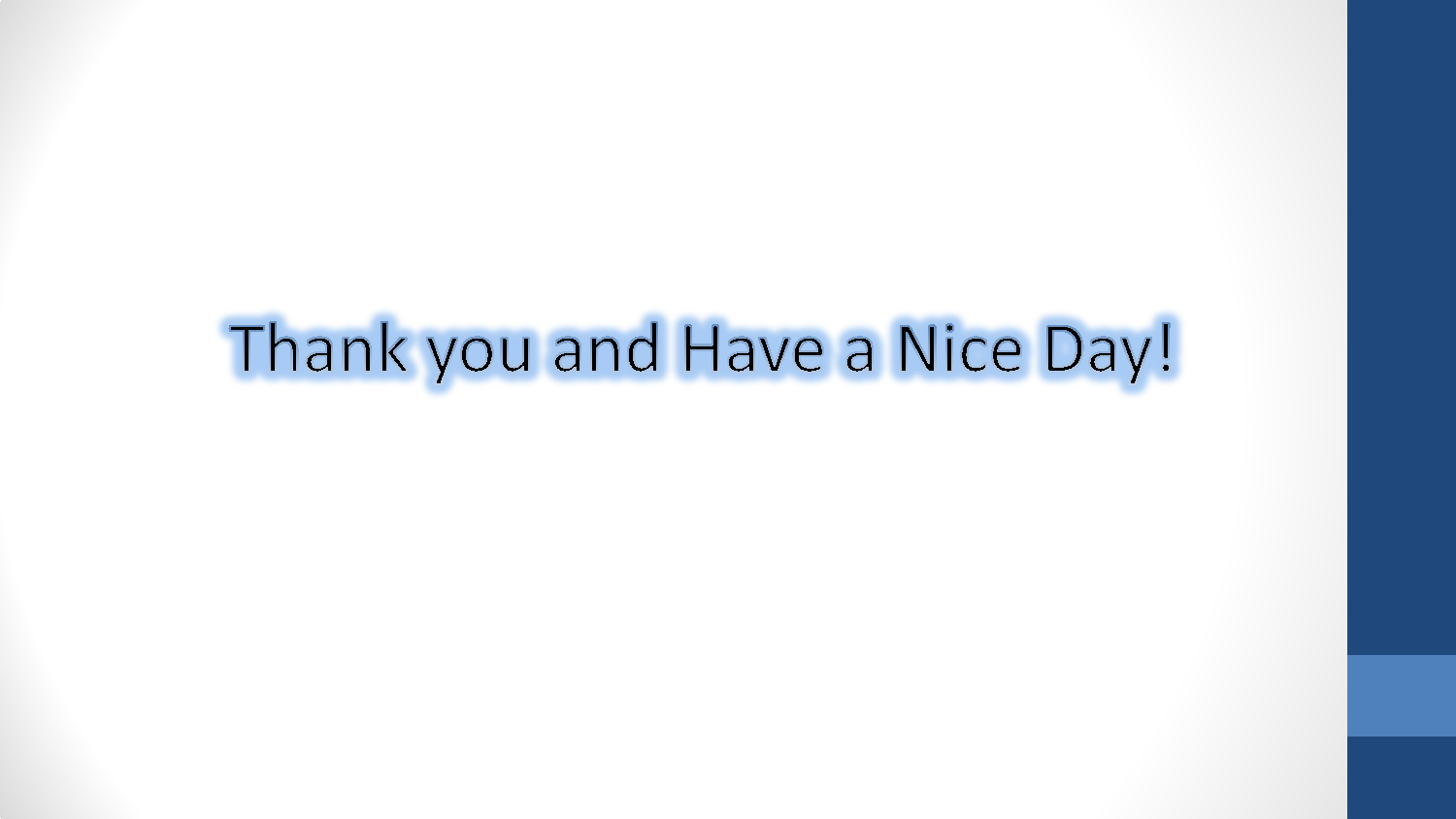## Questions: